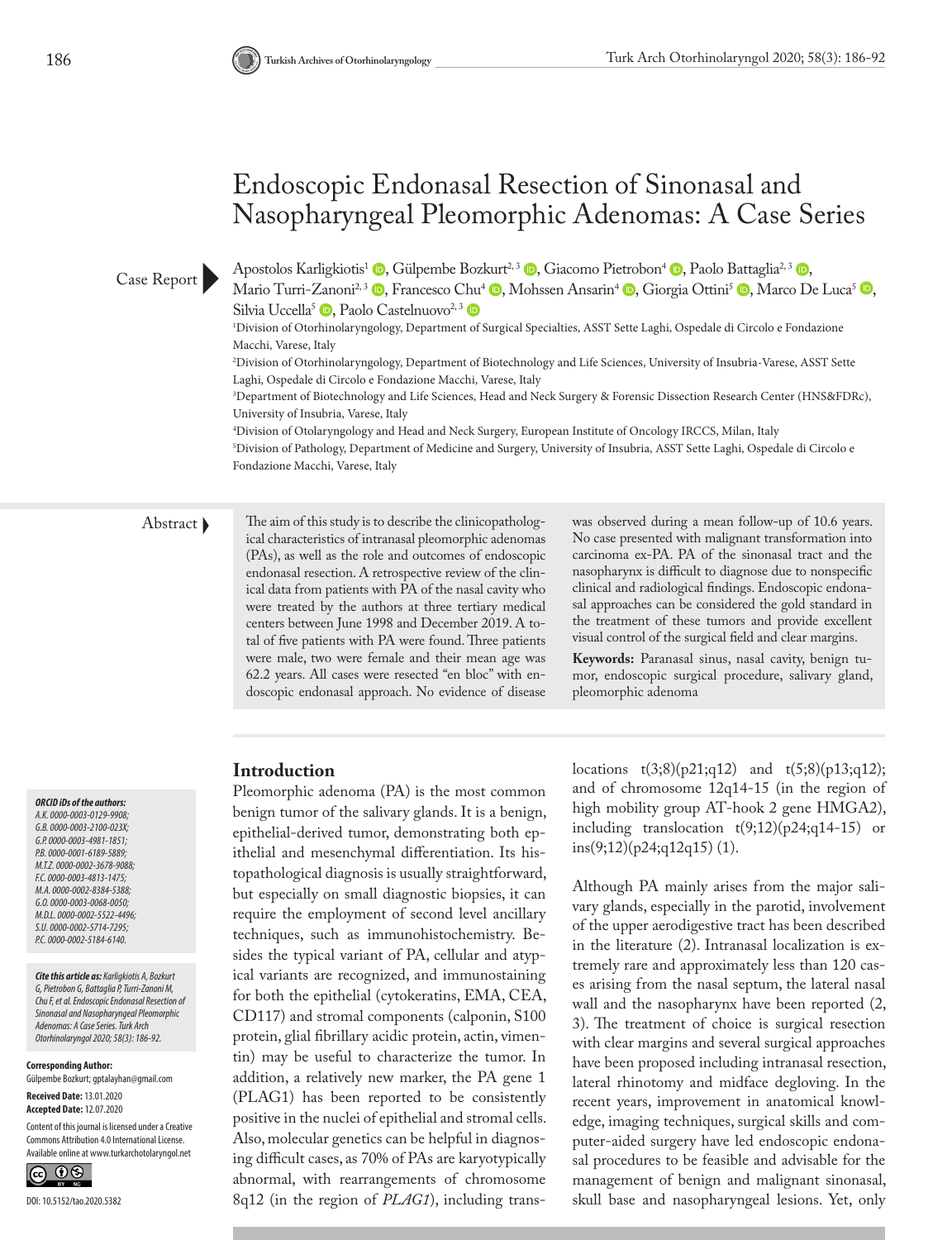limited (approximately 50) endoscopically-treated cases have been reported because of the rarity of pleomorphic adenoma within the nasal cavity (2, 3).

In this paper we describe our experience with five cases of intranasal pleomorphic adenoma focusing on the clinicopathological characteristics, as well as on the role and outcomes after endoscopic endonasal resection.

A total of five patients who were treated by the same surgical team for sinonasal pleomorphic adenoma in the Departments of Otorhinolaryngology of the University Hospitals of Varese and Pavia and the Division of Otolaryngology and Head and Neck Surgery of the European Institute of Oncology in Milan, between June 1998 and December 2019. Data related to patient demographics were retrieved from a specific database. Patients with a minimum follow-up period of 24 months were included in the study (Table 1). The study received approval from the Board of Ethics of Ospedale di Circolo e Fondazione Machi (Approval Date: July 7, 2015; Approval Number: 0033025).

Nasal endoscopy and imaging were utilized for assessing the extension of the tumor. Computed tomography (CT) and/or magnetic resonance imaging (MRI) were performed in all patients to better evaluate tumor extension and to differentiate inflammatory from neoplastic involvement of the sinuses. Following the evaluation by imaging, diagnostic biopsy (when feasible due to anatomical factors) was performed under local or general anesthesia by endoscopic examination.

All patients underwent endoscopic endonasal resection under general anesthesia. They were fully informed about the methods of treatment and gave their written consent. The surgical specimen was sent to the Pathology Department for evaluation. Formalin-fixed and paraffin-embedded samples of the lesions were microscopically examined using hematoxylin and eosin-stained slides, and when needed, immunohistochemical analysis using routine protocols.

In the postoperative period, we followed up the patients with periodic endoscopic examinations. Lack of visualization of the primary site involved, presenting scar tissue or suspected recur-

#### **Main Points**

- PAs of the sinonasal tract and the nasopharynx are difficult to diagnose due to nonspecific clinical and radiological findings.
- Accurate histopathological examination by an expert head and neck pathologist is needed to avoid preoperative misdiagnosis.
- Endoscopic endonasal "en bloc" approaches can be considered the gold standard for the treatment of these tumors with excellent visual control of the surgical field and clear margins.
- In case of large-sized tumors, a progressive disassembling of the lesion ("piecemeal" resection) can also be employed by means of endoscopic visualization, keeping in view the limits between normal and diseased mucosa.

rence, required postoperative CT scanning and/or MRI and a biopsy under local anesthesia in the postoperative protocol.

# **Case Presentation**

#### **Case 1**

A 71-year-old woman presented with progressive left nasal obstruction that had developed over the years and a single episode of epistaxis. A large, pink-grey polypoid mass, occupying the left nasal cavity was detected in nasal endoscopy. The large tumor size prevented the visualization of the olfactory cleft and of the osteomeatal complex, as well as of the site of origin of the lesion. The overlying mucosa was intact and no cervical lymphadenopathy was detected. CT scan showed a left lesion originating from the left lateral nasal wall and involving the medial wall of nasolacrimal duct and the nasal vestibule. The olfactory cleft and the paranasal sinuses were not involved. Iodine contrast failed to show homogeneous enhancement but excluded the characteristics of a vascular lesion. A diagnostic biopsy was performed, and based on the histopathological diagnosis of PA, the patient underwent an endoscopic endonasal approach with "en bloc" subperiosteal excision. Surgical procedure included the resection of the middle turbinate by sparing its insertion in the skull base, middle meatal antrostomy, and resection of the ethmoid bulla with clear margins at frozen section. Perioperatively, the lesion was seen to originate from the lateral nasal wall and extend towards the nasal septum without infiltrating it. A complete resection was confirmed in the final histopathological report. Three years later the patient experienced a left fronto-ethmoidal mucocele that was successfully marsupialized endoscopically. No evidence of relapse of the pathology was observed in the eight years after surgery, however the patient stopped coming to her follow-up visits.

## **Case 2**

A 50-year-old man was referred with progressive bilateral nasal obstruction that had developed during the previous year and recent external nasal deformation. Nasal endoscopy revealed a mass occupying the right nasal cavity, covered by intact mucosa and displacing the nasal septum to the left side. No cervical lymphadenopathy was observed. CT scan showed a median lesion with homogeneous density, displacing the nasal septum bilaterally without bone or cartilage infiltration. The paranasal sinuses were not involved. MRI could not be performed because the patient was claustrophobic. Biopsy revealed that the lesion was a PA. Under general anaesthesia, an endoscopic endonasal approach with "en bloc" excision of the mass and the nasal septum was performed. After 18 years of follow-up, nasal endoscopy and CT scan demonstrated no residual disease.

#### **Case 3**

A 57-year-old man presented with a history of left recurrent epistaxis and nasal obstruction that worsened during the previous month. Nasal endoscopy showed a hemorrhagic polypoid mass filling the anterior part of the left nasal cavity with a right-sided septal deviation. The nasopharynx was intact and no neck lymphadenopathy was observed on physical examination. CT and MRI revealed a homogenously enhancing large lobular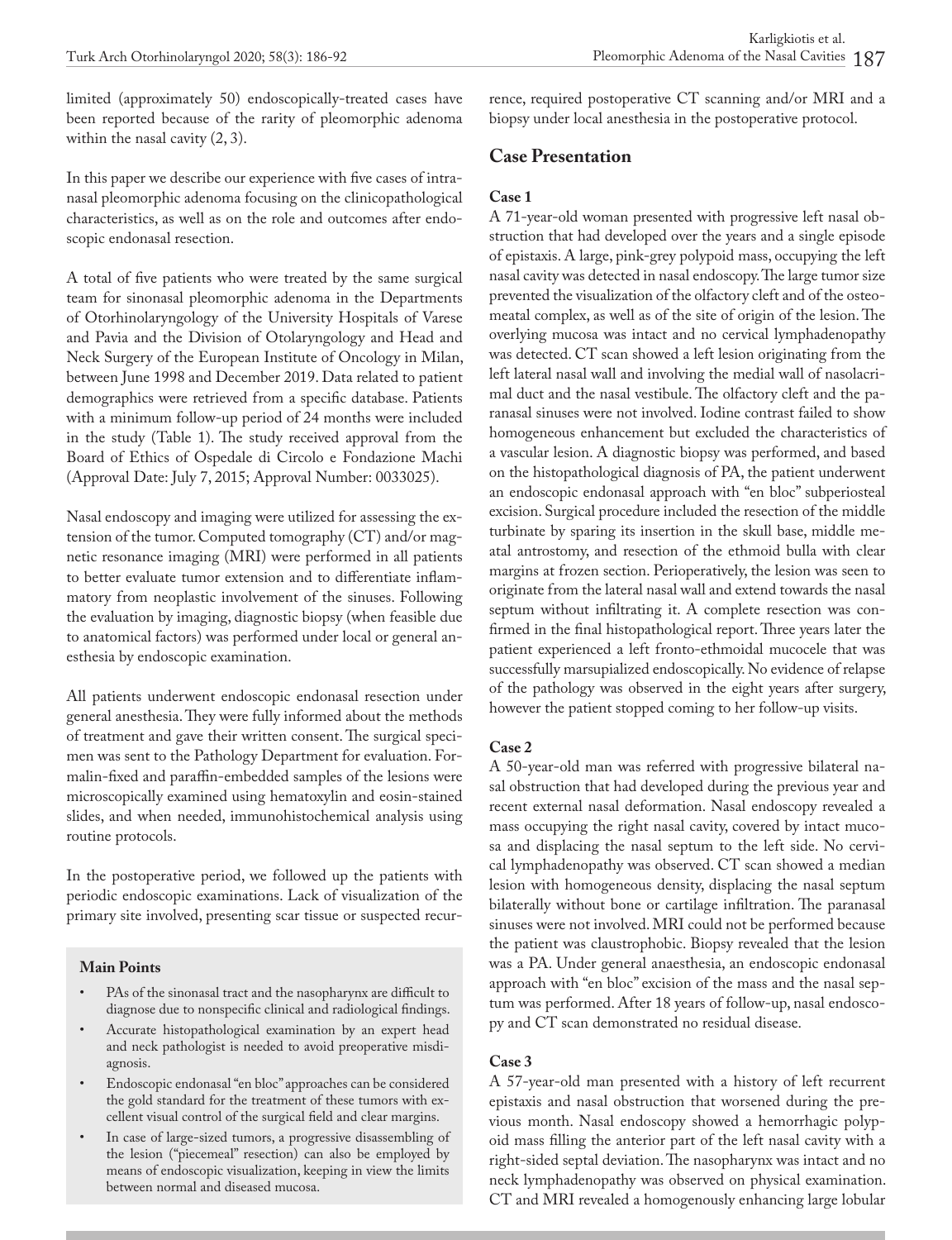mass in the left nasal cavity, involving the medial wall of the maxillary sinus (which was thinned) and the inferior turbinate. MRI revealed a multilobular lesion extending from the inferior turbinate, the piriform crest, the lateral nasal wall to the septum. The wall of the nasolacrimal duct was partially not evident and the septum seemed to be not involved by the tumor. Putative diagnosis based on preoperative assessment was nasal hemangioma. Biopsy of the nasal lesion showed biphasic proliferation of epithelial cells that contained polygonal and mucus holding elements with mild nuclear atypia. Stromal component was poorly represented. The histopathological report on this sample was consistent with a low grade mucoepidermoid carcinoma. The patient underwent staging for regional or distant metastasis that was negative and subsequent endoscopic endonasal "en bloc" resection with left radical ethmoidal sphenoidectomy, medial maxillectomy with nasolacrimal duct sectioning, frontal sinusotomy and removal of the septum. Multiple frozen sections were performed intraoperatively and the medial maxillary wall was identified as the site of origin of the neoplasm. The whole surgical specimen of the neoplasm was sent to histopathological examination where microscopic picture showed a mixture of mesenchymal and epithelial elements. The former had spindle cell differentiation and focal areas with chondroid or myxoid matrix with plumped cells. The latter showed polygonal aspects with squamous differentiation, as well as mucous secreting aspects seen in the preoperative sample. These morphological aspects were confirmed with immunostaining for cytokeratins, CEA, p63, S100 and vimentin and the final pathology report was PA with focal squamous and muciparous differentiation (Figure 1a and 1b). One year after the surgery the patient experienced post-saccal lacrimal pathway obstruction that was treated by endonasal dacryocystorhinostomy. The patient suffered a stroke with significant cognitive impairment three years ago and is currently free of the disease 13 years after surgery.

#### **Case 4**

A 75-year-old man was referred from another institution with a history of right hearing loss ongoing for several years. He underwent contrast enhanced CT scan with evidence of a 13 mm expansive lesion at the posterior border of the right torus in the Rosenmüller's fossa, with calcified foci inside and bright homogeneous enhancement. No bone erosion or enlarged locoregional lymph nodes were detected. MR imaging, which was performed two months later, revealed a 16 mm heterogeneous and irregularly enhanced right nasopharyngeal mass, without bone erosion (Figure 2). Subsequent biopsy of the lesion was interpreted by the local pathologists as an extracranial craniopharyngioma. The patient was then transferred to our department where nasopharyngeal endoscopic examination showed a mucosal swelling at the right postero-lateral nasopharyngeal wall. The original slides of the previous biopsies were reviewed in our pathology department and the possibility of PA was suggested. The patient underwent a type 1 nasopharyngeal "en bloc" endoscopic resection as described by Castelnuovo et al. (4). No ventilation tube was inserted in the right tympanic membrane. Definitive histologic examinations with immunohistochemical studies confirmed the diagnosis of PA (Figure 1c and 1d). The patient is currently free of disease 12 years after the surgery and no Eustachian tube dysfunction has been observed.

#### **Case 5**

A 58-year-old woman was referred from another institution because of the incidental finding of a gadolinium enhanced lesion (24x18 mm) of the left nasolacrimal duct during an MRI for the regular follow-up of Neurofibromatosis type 1. She presented onset of epiphora of the left eye in the previous months. History of multiple resections of cutaneous fibromas of the left maxillary region was present, as well. Nasal endoscopy revealed a submucosal swelling of the head of the left turbinate. She underwent a paranasal sinus CT scan which showed bony deformation of the medial wall of the maxillary sinus and the inferior turbinate without signs of bony erosion/infiltration (Figure 3). A biopsy of the lesion was taken under general anesthesia with endoscopic endonasal approach. Histopathologic examination was compatible with eosinophilic adenoma (oncocytoma). She was then submitted to a left transnasal endoscopic partial maxillectomy (type

| <b>Table 1.</b> Odininaly of chincal and surgical midings in iciation to the follow up status of the patients included in this analysis |                   |      |             |                 |                           |                      |                    |           |                                                             |            |                                       |
|-----------------------------------------------------------------------------------------------------------------------------------------|-------------------|------|-------------|-----------------|---------------------------|----------------------|--------------------|-----------|-------------------------------------------------------------|------------|---------------------------------------|
| Patient <sup>#</sup>                                                                                                                    | Age,<br>vears/Sex | Side | <b>Site</b> | <b>Symptoms</b> | Preoperative<br>diagnosis | Surgical<br>approach | Surgical<br>manner | Final     | Postoperative<br>pathology   complications                  | outcome    | Clinical Follow-up period<br>(months) |
| $\mathbf{1}$                                                                                                                            | 71/F              | L    | <b>LNW</b>  | NO, Ex          | PA                        | EER                  | En bloc            | РA        | Mucocele (late)                                             | <b>NED</b> | 96 (then lost to<br>follow up)        |
| 2                                                                                                                                       | 50/M              | R    | S           | NO              | PA                        | EER                  | En bloc            | PA        |                                                             | <b>NED</b> | 216                                   |
| 3                                                                                                                                       | 57/M              | L    | <b>LNW</b>  | Ex, NO          | <b>LGMEC</b>              | <b>EER</b>           | En bloc            | <b>PA</b> | Post-saccal<br>lacrimal<br>pathway<br>obstruction<br>(late) | <b>NED</b> | 156                                   |
| $\overline{4}$                                                                                                                          | 75/M              | R    | RF          | НL              | <b>ExCCP</b>              | <b>EER</b>           | En bloc            | <b>PA</b> | $\overline{\phantom{a}}$                                    | <b>NED</b> | 144                                   |
| 5                                                                                                                                       | 58/F              | L    | <b>LNW</b>  | Ep              | PA                        | EER                  | En bloc            | PA        |                                                             | <b>NED</b> | 25                                    |

|  | Table 1. Summary of clinical and surgical findings in relation to the follow-up status of the patients included in this analysis |
|--|----------------------------------------------------------------------------------------------------------------------------------|
|--|----------------------------------------------------------------------------------------------------------------------------------|

F: female; M: male; L: left; R: right; LNW: lateral nasal wall; S: septum; RF: Rosenmüller's fossa; NO: nasal obstruction; Ex: epistaxis; HL: hearing loss; Ep: epiphora; PA: pleomorphic adenoma; LGMEC: low grade mucoepidermoid carcinoma; ExCCP: extracranial craniopharyngioma; EER: endoscopic endonasal resection; NED: no evidence of disease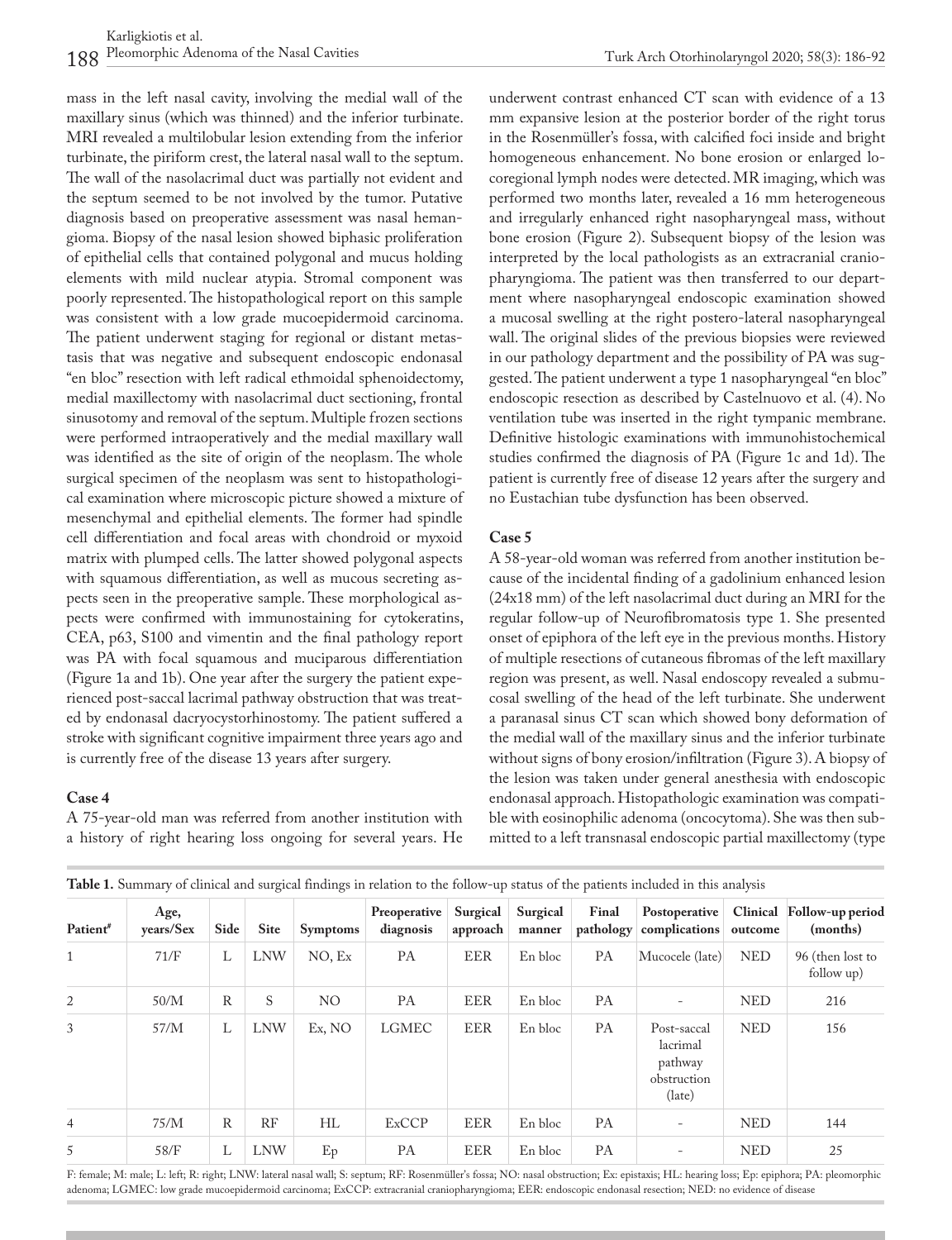

Figure 1. a-d. Pleomorphic Adenomas. Case 3. (a) Squamoid and mucus producing cells with pale cytoplasm and peripherally displaced nuclei and cells of intermediate type with keratinization (hematoxylin-eosin stain, original magnification x20). (b) Case 3. Focal reactivity for S-100 protein (immunohistochemistry reaction for S-100, original magnification x20). (c) Case 4. Basaloid epithelial cells which vary from small dark cells to larger paler stained cells separated from septa with a solid pattern and small areas of squamous cells with keratinization (hematoxylineosin stain, original magnification x20). (d) Case 4. Consistent and diffuse expression with P63 (immunohistochemistry reaction for P63, original magnification x20)



Figure 2. Postcontrast T1 weighted axial image showing a right heterogeneous and irregularly enhanced nasopharyngeal lesion (asterisk)

4) and a complete "en bloc" resection of the lesion was achieved without perioperative complications. The final histologic report showed a benign lesion compatible with pleomorphic adenoma with a prevailing eosinophilic component. No evidence of the disease has been observed in the two years after the surgery.

The mean age of the five patients was 62.2 years (range, 50 to 75 years). Two of the patients were female. The most frequent symptom was unilateral/bilateral nasal obstruction (3/5), epistaxis was present in two patients, while epiphora and hearing loss were observed in one patient each. The primary site of origin of the PA was the lateral nasal wall in three cases, while septum and Rosenmüller's fossa were the origin in one case each. Three lesions were on the left side, one was on the right side and one was on the midline. The type of the endoscopic surgical resection was based on the site of origin and on the extension of the tumor to adjacent sites. All cases were resected "en bloc" by means of endoscopic visualization (Table 1).

No intraoperative complications were observed. In one patient, however, follow-up CT scan three years after the surgery revealed a mucocele in the frontal sinus. A successful endoscopic marsupialization was performed. Endonasal dacryocystorhinostomy was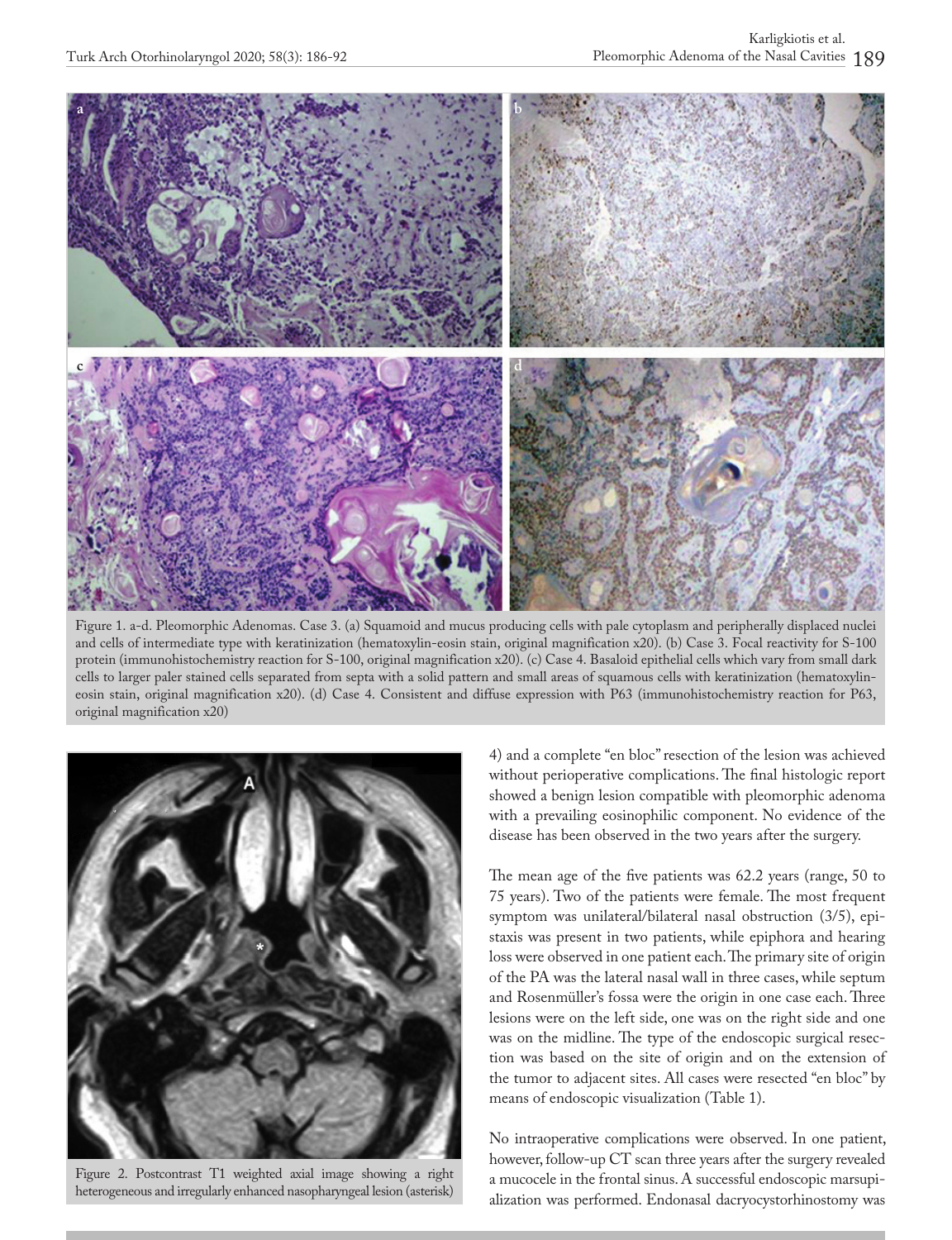

Figure 3. a-f. Preoperative imaging of Case 5. (a, b) CT scan shows swelling of the left nasolacrimal duct with displacement of the bony walls but no signs of erosion or infiltration. (c, d) MR imaging shows a well-circumscribed ovoid lesion of the left nasolacrimal duct with mixed signal in T2-weighted sequences and (e, f) heterogeneous contrast-enhancement in gadolinium-enhanced T1-weighted sequences (asterisks)

performed to another patient who developed a post-saccal lacrimal pathway obstruction one year after the surgery.

None of the patients had recurrence in the mean follow-up period of 127.4 months (range, 25 to 216 months). None of the cases showed malignant transformation into carcinoma ex-PA.

## **Discussion**

Intranasal PA was first described by Denker and Kahler (5) in 1929, but the first large series of 40 patients with PA of the nasal cavity was not reported until 1973 (6). Since then, multiple single case reports and only one more large series were described in the literature (2, 7). The two largest series of intranasal PA include 40 cases by Spiro et al. (5) and 40 cases by Compagno and Wong (7). In the 90s Wakami et al. (8) reviewed 59 cases from the Japanese literature (41 of these cases were previously reported by Suzuki et al. [9]) while Vento et al. (10) recently presented a nationwide series of 10 cases in Finland.According to these studies, majority of the tumors occur in the third to sixth decades of life with a slight female predominance and the nasal septum is the most frequent site of origin, even though the vast majority of minor mucous and serous glands are located in the lateral nasal wall. Nasopharyngeal pleomorphic adenomas are even rarer than the nasal ones and the mainstay of treatment is surgical (3). In our series of PA, there was a slight site predilection for the medial wall of the maxillary sinus (3/5 patients). One out of the five patients had tumor originating from the nasal septum and one from the nasopharynx.

Many theories have been proposed to explain the propensity of intranasal PA to originate from the nasal septum. These historical propositions include: i) the presence of remnants of the vomeronasal organ which is an epithelium-lined duct in the cartilaginous nasal septum degenerated in early fetus; ii) the presence of ectopic embryonic epithelial cells of the nasal septal mucosa, found during the migration of the nasal buds; iii) the direct origin from the mature salivary gland tissue. Viral involvement (polyoma, EBV, CMV, HPV) in the pathogenesis of PA has also been proposed (10). However, the pathogenesis of PA in the sinonasal tract is still unknown. Intriguingly, fewer minor salivary glands are present in the septal submucosa than in other sinonasal anatomic areas (11).

Diagnosis of sinonasal PA may be difficult due to nonspecific symptoms and radiological findings. CT and MRI scans have an important role in treatment planning (Figure 2). Pleomorphic adenoma of the nose generally presents as a well-defined multilobulated soft tissue mass. CT is useful to demonstrate any calcification inside the tumor and any adjacent bony changes (12). MRI findings consist of T1 weighted images low to intermediate signal intensity, T2 weighted images intermediate to high signal intensity and heterogeneous enhancement on contrast enhanced images (13). The pattern of bony alterations, expansive or destructive type changes can help to differentiate benign from malignant lesions. However, these features alone are not sufficient to conclude a definitive diagnosis and histopathological examination is mandatory.

The microscopic aspects of PA of the aerodigestive tract may represent a challenge for the pathologist, particularly in small biopsy samples, in which high cellularity and lack of stromal components may warrant the diagnosis of a malignant neoplasm (7). In these cases, specific expertise in head and neck pathology is required and immunohistochemical stains are useful in reaching the correct diagnosis. In our cases, two biopsies were initially diagnosed as low grade mucoepidermoid carcinoma and extracranial craniopharyngioma, respectively.

Although PA is a biologically benign tumor, it bears a high propensity to recur if is not completely resected. Recurrence rate of intranasal pleomorphic adenomas varies between 5.1% and 10% (2, 7, 8). Consequently, oncological radicality, or resection in clear margins, is the target of the surgery in order to minimize recurrence from residual pseudopodia. This can be obtained through "en bloc" resection as has been emphasized in the treatment of major salivary gland PA (2). In cases of largesized tumors, however, a progressive disassembling of the lesion ("piecemeal" resection) may be employed, keeping in view the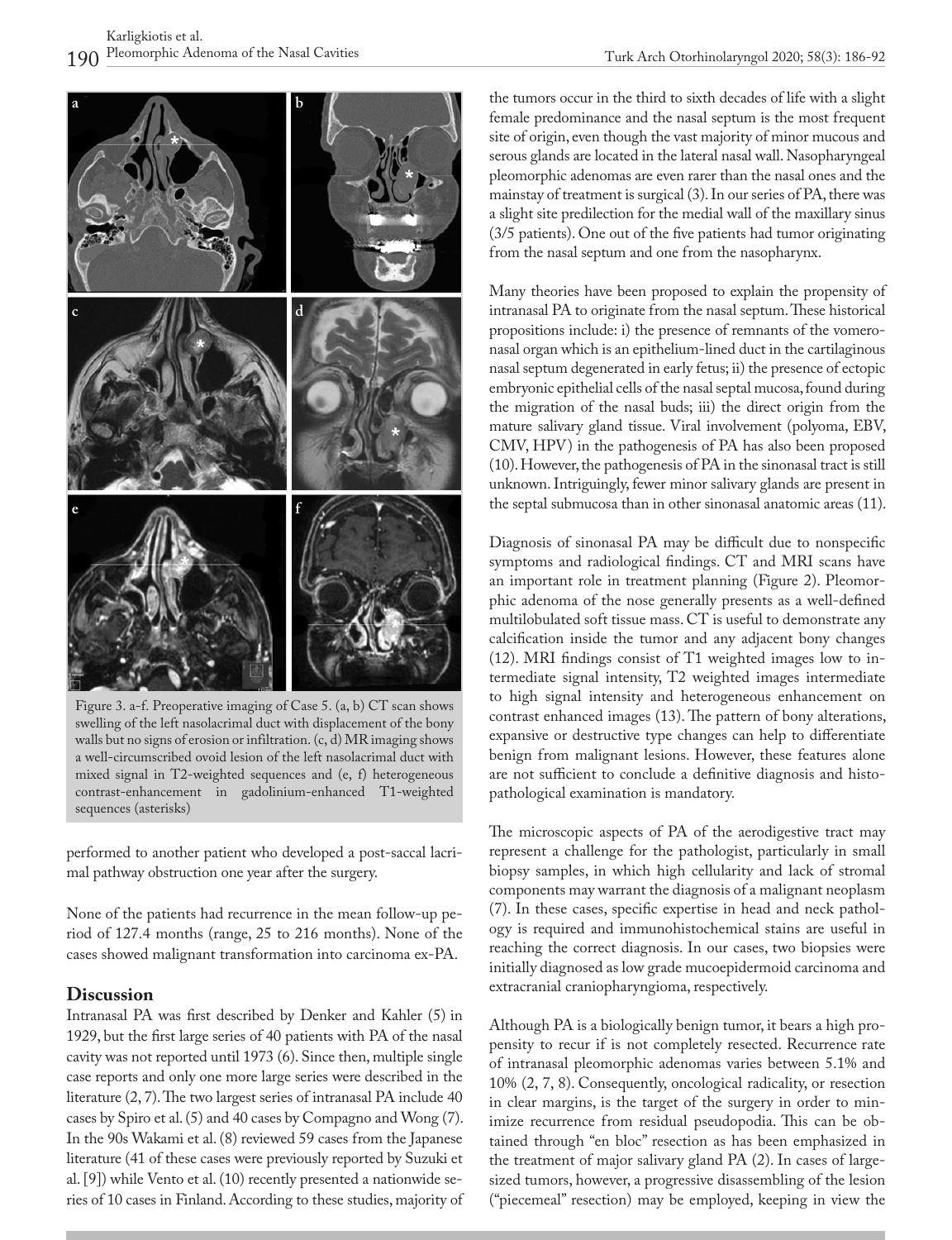limits between normal and diseased mucosa, as for the endoscopic transnasal treatment of selected sinonasal and skull base malignancies, may be employed.

Endoscopic techniques have undergone tremendous advancement in the past years. The experience in the management of inflammatory sinonasal pathologies has outlined the opportunity to manage lesions of the skull base and even selected intracranial diseases. The endonasal endoscopic treatment of benign lesions of the sinonasal tract is nowadays well accepted and in the last 10 years, this surgical approach has emerged as a valid treatment option in selected malignant tumors. Absence of external scars and osteotomies, decreased blood loss and post-operative pain, as well as reduced time of hospitalization are the advantages obtained with these techniques. Intranasal PA can be managed by means of endonasal endoscopic surgery using different techniques and approaches (endoscopic septectomy, maxillectomy, centripetal ethmoidectomy, etc.) tailored according to the site of origin of the tumor. According to a recent multivariate analysis, the size of the lesion is not a significant predictor of recurrence, whereas the location of the mass and its relationship with the adjacent paranasal sinuses seem to have a greater impact on the surgical approach (2). In our experience, all five cases were treated through an exclusive endoscopic endonasal "en bloc" resection with no evidence of recurrence after long-term follow-up even in the three cases with involvement of the medial wall of the maxillary sinus.

In the recent years, the experience accumulated by several authors has made possible also the endoscopic transnasal management of PAs of the nasopharynx. The feasibility of the surgical technique is still under evaluation, although data from the literature have become more encouraging year after year, showing no recurrences in the nine endoscopic nasopharyngeal PA cases reviewed by Bowman et al. (3) in 2019. In our case series, we treated one patient with a type 1 nasopharyngeal resection, preoperatively diagnosed as extracranial craniopharyngioma and with a final pathologic diagnosis of PA of the nasopharynx. The patient was followed endoscopically and radiologically for two years with no evidence of recurrence.

In 1990 Freeman et al. (14) reported the only case of intranasal PA with submandibular lymph node metastasis in the literature. However, both the metastatic and the primary lesion appeared benign microscopically. Rarely, PA can also behave in a highly malignant manner, the most common variants being carcinoma ex PA. No case presented malignant transformation or any metastasis in our study.

All patients must undergo a long-term endoscopic follow-up, since PA can recur years after the primary treatment. In case of a suspicious lesion or in the presence of abundant scar tissue obstructing the site of origin of the mass, imaging (MRI with gadolinium contrast) and subsequent biopsies must be performed.

## **Conclusion**

PA of the nasal cavities is an uncommon, benign tumor presenting endoscopically as a midline, bilateral or a unilateral lesion. CT scan and/or MRI with contrast enhancement are mandatory in order to define the lesion's extension and vascular morphology. Biopsies are useful when the tumor has low blood supply and when meningoencephalocele has previously been excluded. PAs of the sinonasal tract and the nasopharynx are difficult to diagnose because of nonspecific clinical and radiological findings. In fact, an accurate histopathological examination by an expert head and neck pathologist is needed to avoid a preoperative misdiagnosis as sinonasal malignancies due to the challenging microscopical picture of some cases and the small size of the sample. This should be avoided, as it leads to an unnecessary overtreatment. Endoscopic endonasal approaches can be considered as the first choice for the treatment of these tumors with excellent visual control of the surgical field and clear margins.

**Ethics Committee Approval:** Ethics committee approval was received from the Board of Ethics of Ospedale di Circolo e Fondazione Machi (Approval Date: July 7, 2015; Approval Number: 0033025).

**Informed Consent:** Informed consent was obtained from the patients.

**Peer-review:** Externally peer-reviewed.

**Author Contributions:** Concept - A.K., G.B., G.P., P.B., M.T.Z., G.O., M.D.L.; Design - A.K., G.P.; Supervision - A.K.; Resources - G.B.; Data Collection and/or Processing - G.B.; Analysis and/or Interpretation - P.B., M.T.Z., F.C., M.A.; Literature Search - P.B., M.T.Z., F.C., M.A., M.D.L., S.U., P.C.; Writing - G.P., G.O., S.U., P.C.; Critical Reviews - F.C., M.A., G.O., M.D.L., S.U., P.C.

**Conflict of Interest:** The authors have no conflicts of interest to declare.

**Financial Disclosure:** The authors declared that this study has received no financial support.

#### **References**

- 1. El-Naggar AK, Chan JKC, Grandis JR, Takata T, Slootweg PJ, editors. WHO Classification of Head and Neck Tumours. Lyon, France: IARC; 2017.
- 2. Rha MS, Jeong S, Cho HJ, Yoon JH, Kim CH. Sinonasal pleomorphic adenoma: a single institution case series combined with a comprehensive review of literatures. Auris Nasus Larynx 2019; 46: 223-9. [\[Crossref\]](https://doi.org/10.1016/j.anl.2018.08.003)
- 3. Bowman J, Daudia A, Sahasrabudhe N, Belloso A. Coblator-assisted endoscopic transnasal resection of a large nasopharyngeal pleomorphic adenoma. Case Rep Otolaryngol 2019; 2019: 4654357. [\[Crossref](https://doi.org/10.1155/2019/4654357)]
- 4. Castelnuovo P, Nicolai P, Turri-Zanoni M, Battaglia P, Bolzoni Villaret A, Gallo S, et al. Endoscopic endonasal nasopharyngectomy in selected cancers. Otolaryngol Head Neck Surg 2013; 149: 424-30. [[Crossref](https://doi.org/10.1177/0194599813493073)]
- 5. Denker A, Kahler O, editors. Handbuch der Hals, Nasen und Ohrenheilkunde. Berlin: Springer, 1929; 5: 202.
- 6. Spiro RH, Koss LG, Hajdu SI, Strong EW. Tumors of minor salivary origin. A clinicopathologic study of 492 cases. Cancer 1973; 31: 117-29. [\[Crossref](https://doi.org/10.1002/1097-0142(197301)31:1<117::AID-CNCR2820310116>3.0.CO;2-7)]